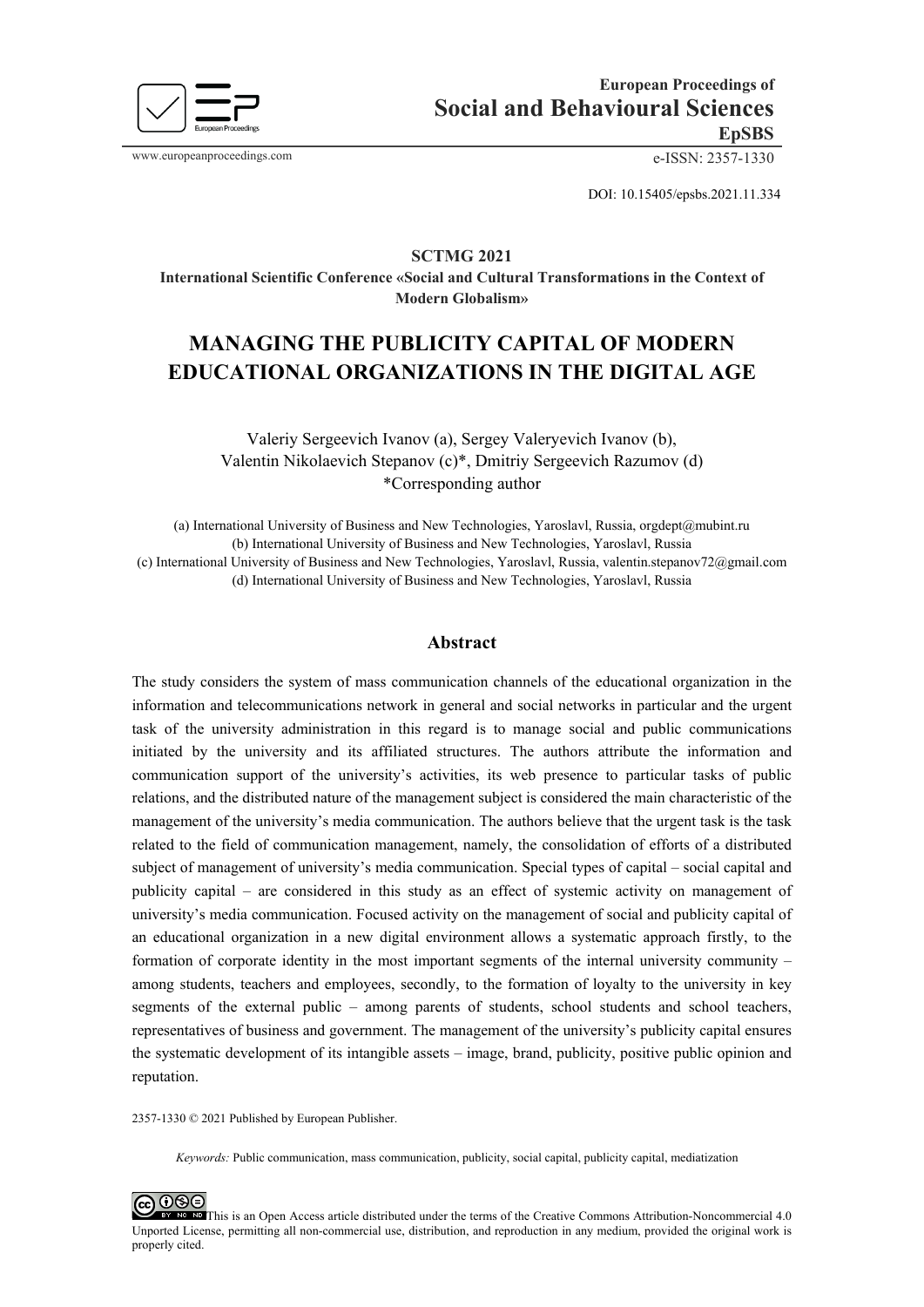# **1. Introduction**

Modern mass media (MM) actively form the information and social space of Russia. They are not only tools for transmitting social information, but also form a special reality – digital (virtual), thereby affecting the worldview of a modern person. Today, traditional media, certain corporations and entire states are represented on the network (this is called web presence).

The media space created by the electronic media is a special environment, where individual people, their communities receive a virtual dimension. Social networks have become an environment for the formation of identity at all levels – individual, corporate, and international.

Currently, the Internet in Russia actively competes with traditional media and develops ways and forms of presenting information that differs from the capabilities of traditional media. Traditional media are no longer able to ensure an adequate level of responsiveness and interactivity in media communication.

Transmedia, which replaced traditional and hypermedia (Goroshko, 2011), evolve in the most significant way and move to a new category of networks – "semantic networks" version 3.0 capable not only of transmitting information, but also of generating it.

After the euphoria of participation for the sake of participation (web 2.0), current networks (web 3.0) become a working tool for communication in various areas of society. Social networks serve as a platform for informal communication, help create fundamentally new media content, expand the interactive and gaming experience of "networking professionals". Social media is a serious tool for finding employees and partners, is a key element for further development of communities and will soon be an integral tool for any activity.

Modern educational organizations that did not have a chance to get their own place among traditional media become a full-fledged subject of the media space using social networks.

#### **2. Problem Statement**

Modern social networks as tools of both public and mass communication are a universal communication simulator (Kennedy, 2019), which helps first of all students to master modern media space, create, host and promote their own media projects, learn to manage them, increasing their own publicity capital and the university as an intellectual organization.

Media projects in social networks initiated by the university and its affiliated structures appear to be the most important subject of media communication and a tool for managing the social and public types of capital of a modern university.

The issues of systematic and regular management of the media environment of a modern educational organization are particularly important.

#### **3. Research Questions**

Mediatization plays an important role in understanding modern transformational processes in the field of mass communication. At the same time, mediatization in this work means the formation of a new public digital environment using mass communication channels, virtualization and capture (imprinting) of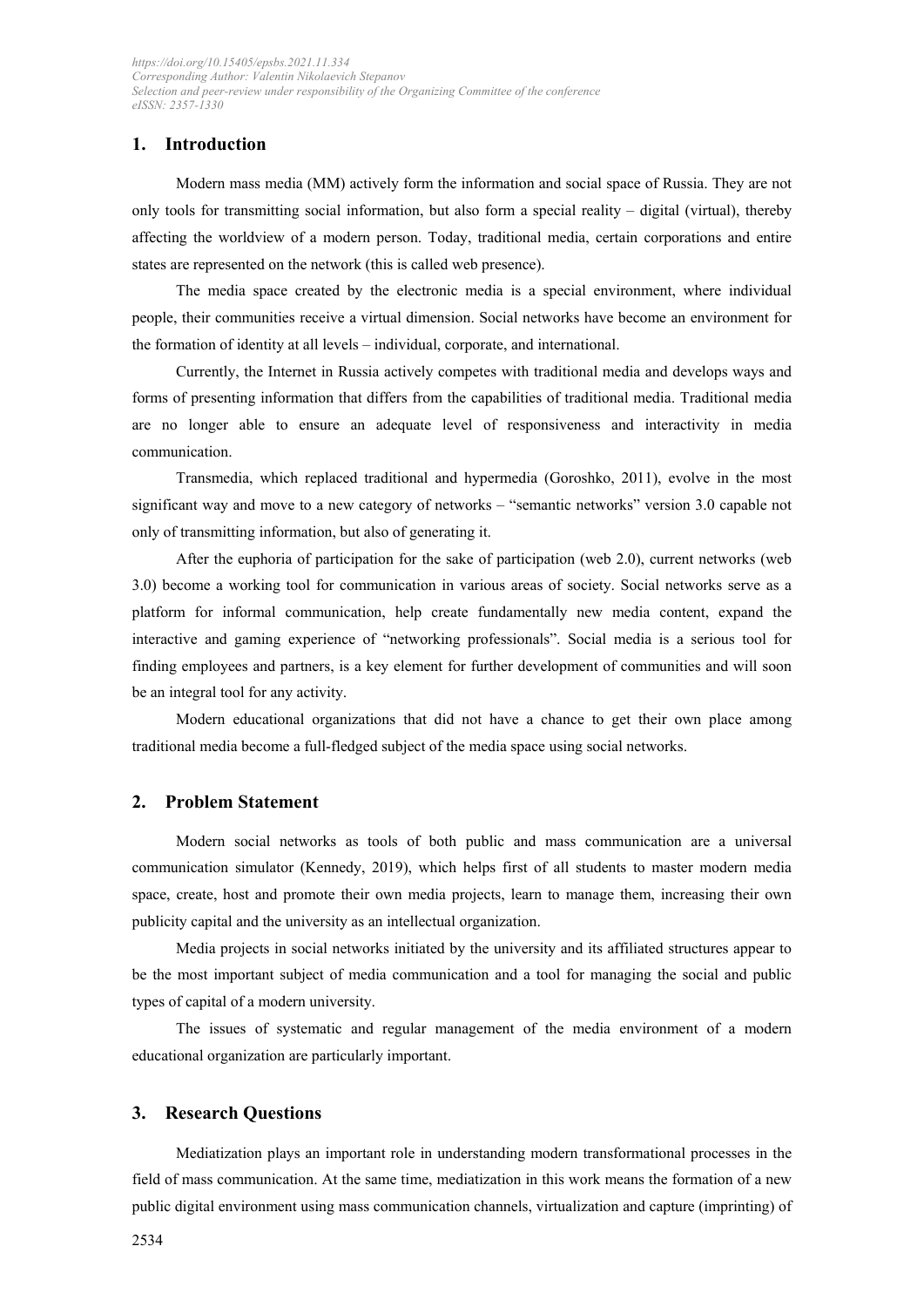the social experience of a person, corporation, territory. It is the mediatization of public communication that determines the power and priority of mediareality (Lundy, 2014) and increasingly conquers the modern educational space (Ukhova et al., 2021).

Information channels multiply, intersect and self-organize, the result of this integration (and collaboration) is called by modern researchers in different waysthe infosphere, media sphere, media field, media environment, "fourth world", media space. The latter Dzialoshinsky (2013) considers as a complex self-organizing system, "which, using direct and backward connections, affects the processes taking place within its borders" (p. 24).

The forms of Internet communities have changed many times, at the beginning there were chats and forums, blogs replaced them, then it was time for social networks: in 2003 the LinkedIn was launched, in  $2004$  – Facebook, in  $2006$  – Twitter, in  $2011$  – Google+, in  $2013$  – Telegram, in  $2016$  – TikTok, in 2020 – Clubhaus.

As one of the most important ontological characteristics of modern media space Shilina (2012) identifies textogenicity, which she considers as "a complex of anthropogenic and technical factors of creation, translation, exchange of public communication texts leading to the formation and functioning of new types of information carriers and generators in all spheres of life and influencing them" (p. 256). As Stepanov (2014) convincingly showed, in a modern post the author appears as a collective subject, and authorship consists of the presentation of the post and the reaction to it.

As a fundamental characteristic of modern media space, it is customary to consider a combination of traditional and new media. It is customary to include new media mainly posted on the Internet, and the following are recognized as their distinguishing features:

- unlimited media outreach;
- high speed of content delivery;
- unlimited amount of information:
- low cost of disseminating information;
- storing information in databases, thus allowing it to be reused.

Paying tribute to the special nature of new media, some researchers call them transmedia, i.e. "new media yet having no stable opinion regarding the fact whether they can be considered the media. These include various social networks and Internet blogosphere services" (Goroshko, 2011, p. 27).

Transmedia changes the configuration of the media space, these changes Dzialoshinsky (2013) designated as follows:

- globalization, i.e. the ability to almost instantly go beyond industry, corporate, national media systems to other media spaces;
- virtualization due to the fact that information images of objects, persons and processes lose mirror connection with real images;
- sharp quantitative growth and complication of contacts; emergence of fundamentally new communication formats.

Within the framework of the St. Petersburg PR school, public relations are considered a unique tool for managing aggregate corporate public communication: "Public relations (PR) is a managerial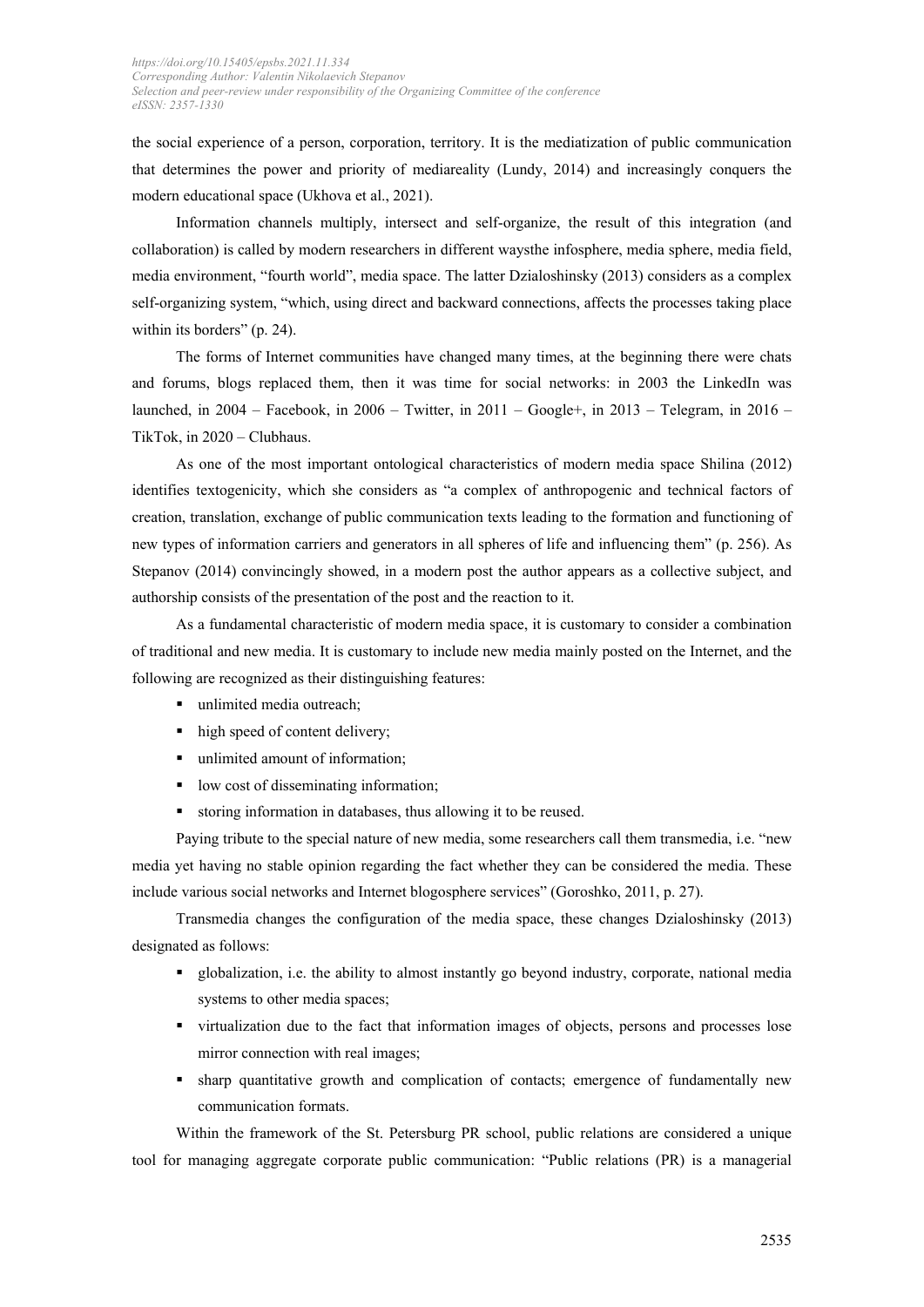communication activity (a set of social practices) aimed at optimizing the interactions of a social subject with significant segments of the social environment – with its public" (Krivonosov et al., 2010, p. 194).

The scale of the main PR functions covers a wide range – from pedagogical and educational to social and managerial (Krivonosov et al., 2010):

- 1. pedagogical and educational connected with certain professional and ethical standards in the professional community, with the formation of a corporate spirit;
- 2. methodological develops an effective way of scientific knowledge of PR activity;
- 3. cognitive describes the studied object, accumulates the obtained research material, ensures its systematization;
- 4. practical creates PR technologies and ensures their implementation into practice;
- 5. predictive develops scientifically based forecasts about trends in PR activity in the future;
- 6. social contributes to improving mutual understanding between people, improving social relations;
- 7. managerial is related to those social roles of this science that ensure the inclusion of its conclusions and recommendations in management practice.

The media, which circulate through new channels of public communication, today have special requirements: it should reflect facts in terms of their social significance and serves to communicate between people and achieve their goals due to social situation, all of which allow it to be considered as social information (Krivonosov et al., 2010).

In the new technological conditions of public communication, social information acquires the status of PR information, it is produced in the process of activity of a social subject (companies, organizations, persons – the basic subject of PR), is distributed on his own initiative, reflects significant facts of activity of this subject in an optimized selective way, is intended for a certain segment of the public and serves the purpose of forming an effective communication environment of this social subject (Krivonosov et al., 2010).

As a result of the circulation of social information through public communication channels, a new social phenomenon is formed – social capital, which, with other types of capitalization (human capital, cultural capital, civic capital, publicity capital), is related to the general idea of the important role of communication as a constant of economic, political and, of course, social development. One of the researchers of social capital defines this phenomenon as follows: The theory of social capital is, at heart, most straightforward. Its central thesis can be summed up in two words: relationships matter. By making connections with one another, and keeping them going over time, people are able to work together to achieve things that they either could not achieve by themselves, or could only achieve with great difficulty. People connect through a series of networks and they tend to share common values with other members of these networks; to the extent that these networks constitute a resource, they can be seen as forming a kind of capital (Field, 2008, p. 104).

Social capital is primarily a connection between people, it is this understanding that expresses the quintessential formula of social capital: "relationships matter".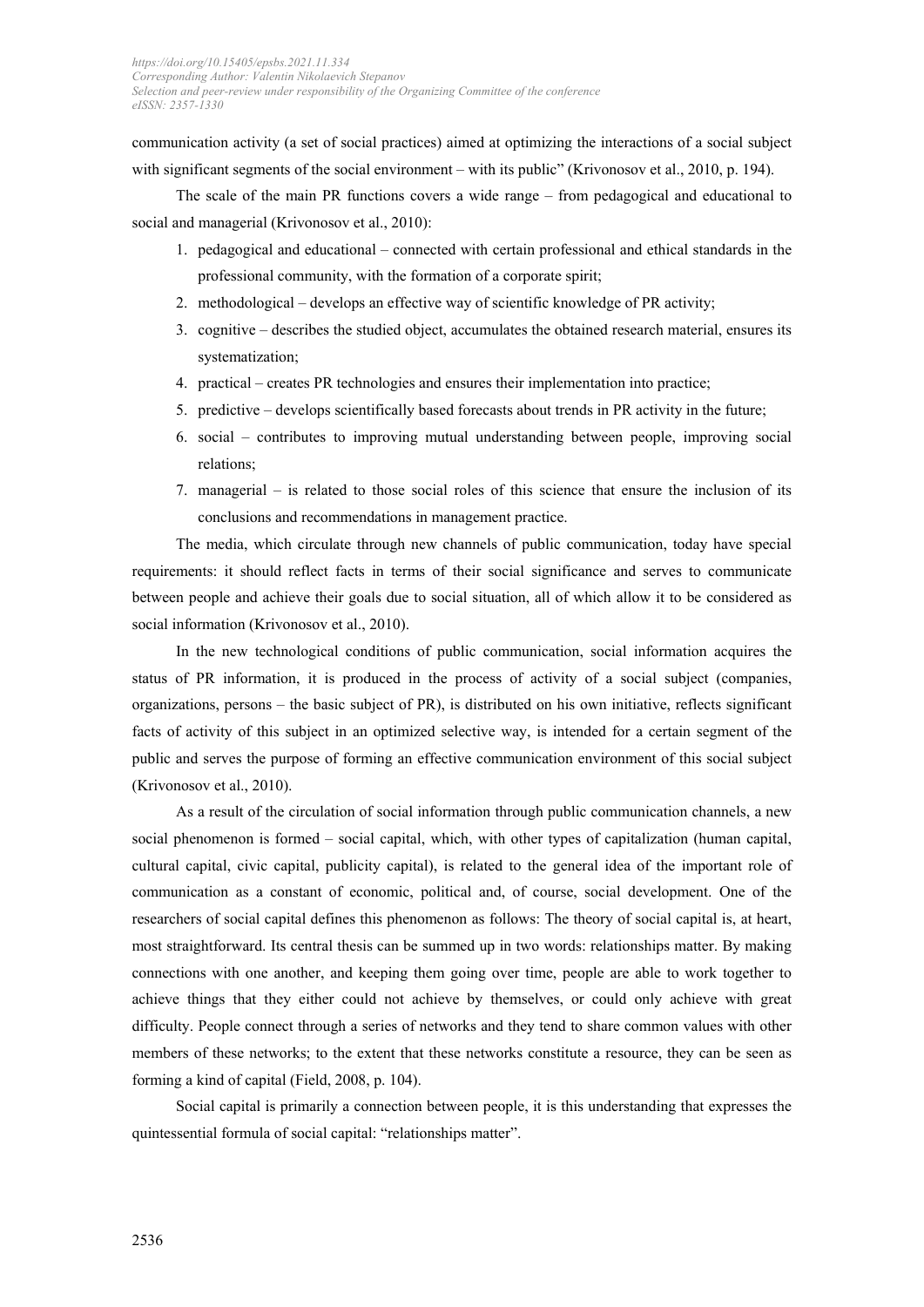There are two forms of the social capital existence: the first is structural capital, which takes into account the institutional aspect of communication; the second is cognitive capital, which is an intentional aspect of communication (trust, relationships and values).

The central idea of social capital is that social networks are a valuable asset. Networks provide a basis for social cohesion because they enable people to cooperate with one another – and not just with people they know directly – for mutual advantage (Field, 2008).

With regard to social capital it should be noted that this concept is used in the work primarily as an explanatory principle necessary to describe not the product, but the purpose of communication on social networks in general (this refers to reconstruction and explaining the meaning of what is happening in communities), the new quality that does not coincide with either the public, or the image, or the brand in their traditional sense. In our opinion, it is the social capital that meets the qualitative characteristics that form communication in the conditions of modern Internet communication.

But Shishkina (2002) considers the result of public communication in the media space as a special type of capital – publicity capital: "The publicity capital is a special type of capital possessed by a market entity that functions in the space of public communication. This type of capital is incompatible with other types, but is largely derived from them. Publicity capital, like any other, is a social relationship related to property, and its essence is associated with the spontaneous growth of value through the use of the consumer value enclosed in the property. The subject of ownership of publicity capital due to its market use is able to increase its economic power" (Shishkina, 2002, p. 46).

As a use value in the functioning of publicity capital, the researcher considers a number of intangible substances, for example, "reputation, positive public opinion, prestige and an attractive image in the eyes of the public, effective and profitable public discourse and, in general, positive public opinion" (Shishkina, 2002, p. 58). "Each of these substances, the researcher continues, and all of them together in market conditions have their own value equivalent and essentially function as values" (Shishkina, 2002, p. 125).

#### **4. Purpose of the Study**

Thus, a modern educational organization appears primarily as an independent subject of media communication and an intellectual organization that initiates its own communicative media space and manages it through new technological tools revealed with the development of social networks.

At the same time, the management of the information space of the educational organization in social networks has the following strategic tasks:

- to strengthen the social capital of the university and form a network of communities affiliated with the university as a social subject;
- to enhance the publicity capital and involvement of representatives of internal (students, teachers, university staff) and external target communities (professional communities and public organizations, school students and school teachers) in social and media projects of the university.

The tactical tasks of communication simulators include the following:

**•** creation of a media project team;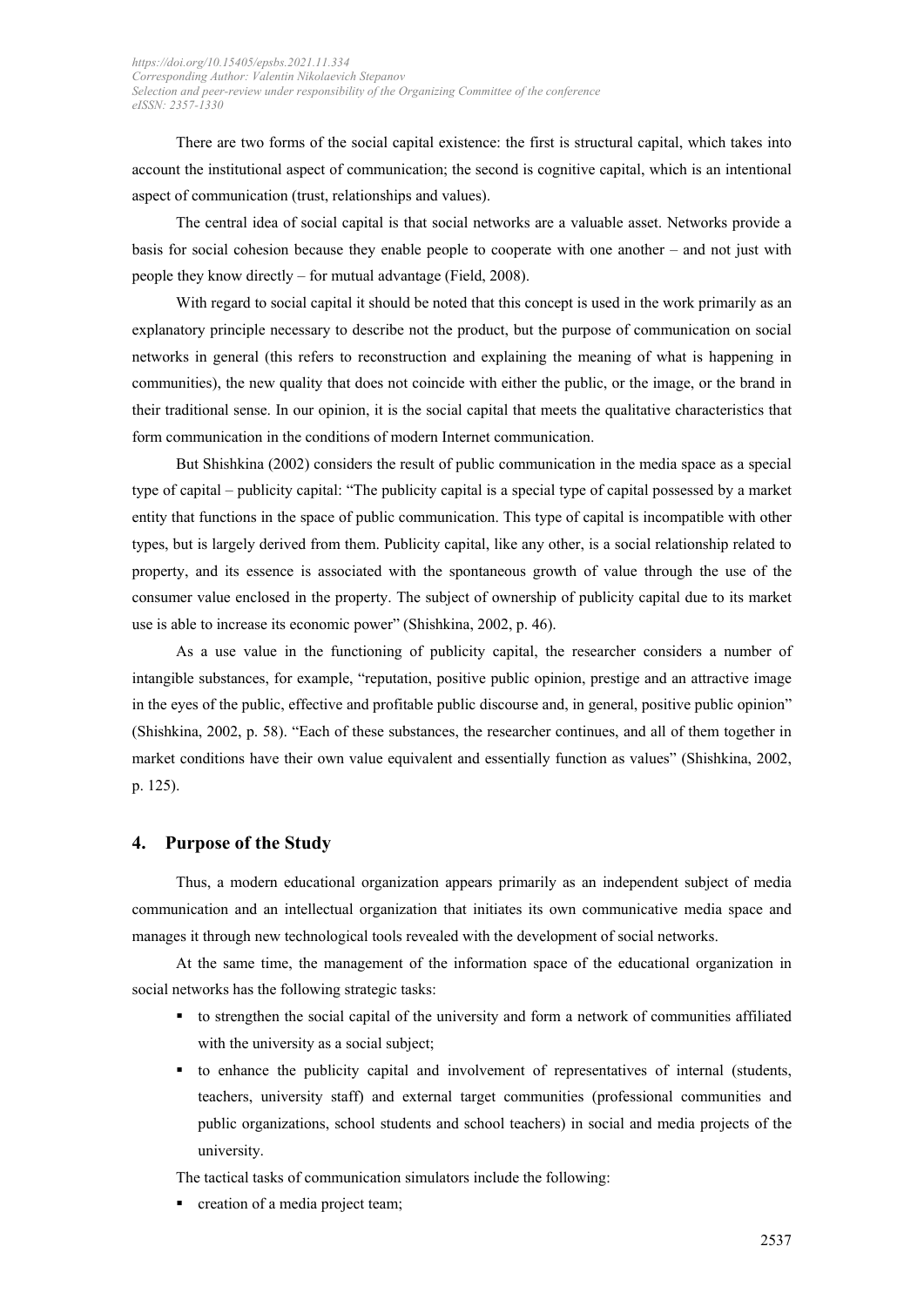- development and management of media content through social networks;
- **•** creation and promotion of media resources;
- media studies and mediametry.

There is still a block of operational tasks, which include the following:

- development of project media management principles;
- distribution of functions in a team (coordinator, correspondents, speechwriters, video editors, administrators);
- standardization of media product technology and its promotion.

The following are presented as results of active management of public communication on social networks:

- developed and intersecting network of university communities in social networks;
- numerous and permanent communities affiliated with the university;
- sustainable media content development and promotion system;
- steady growth of mediametric indicators of subscriber engagement.

# **5. Research Methods**

The research methodology is based on the following general scientific methods.

First, the system approach allows considering research objects as an interconnected set of elements that contribute and affect the final result of object operation and use.

Second, the situational approach relies on a comprehensive study of the parameters of the managed object for a specific period, point of time.

Third, the abstract-logical method allows separating the studied phenomenon into constituent parts, a synthetic ascent from the distracted original source of the essence to the complex and multilateral specific form of the phenomenon.

Fourth, the probability-statistical method allows transferring the properties established by the results of the analysis of a particular sample to other samples, as well as to the entire so-called general population.

Fifth, the monographic method involves studying a single case; analysis of a single object considered as typical of a given class of phenomena.

Sixth, modeling is used as a method of studying the structure, basic properties, laws of development and interaction with the surrounding world of the modeling object.

Seventh, the typologization method is focused on the search for stable features and properties of the studied objects.

At the preparatory stage, the main specific scientific method is observation over the following:

- **formation of working groups of media projects;**
- distribution of the functionality of the participants of each media project (appointment of those responsible for the areas of activity, distribution by functional duties: coordinator, correspondents, speechwriters, video editors, administrators);
- creation of the media project schedule.

At the organizational stage – monitoring: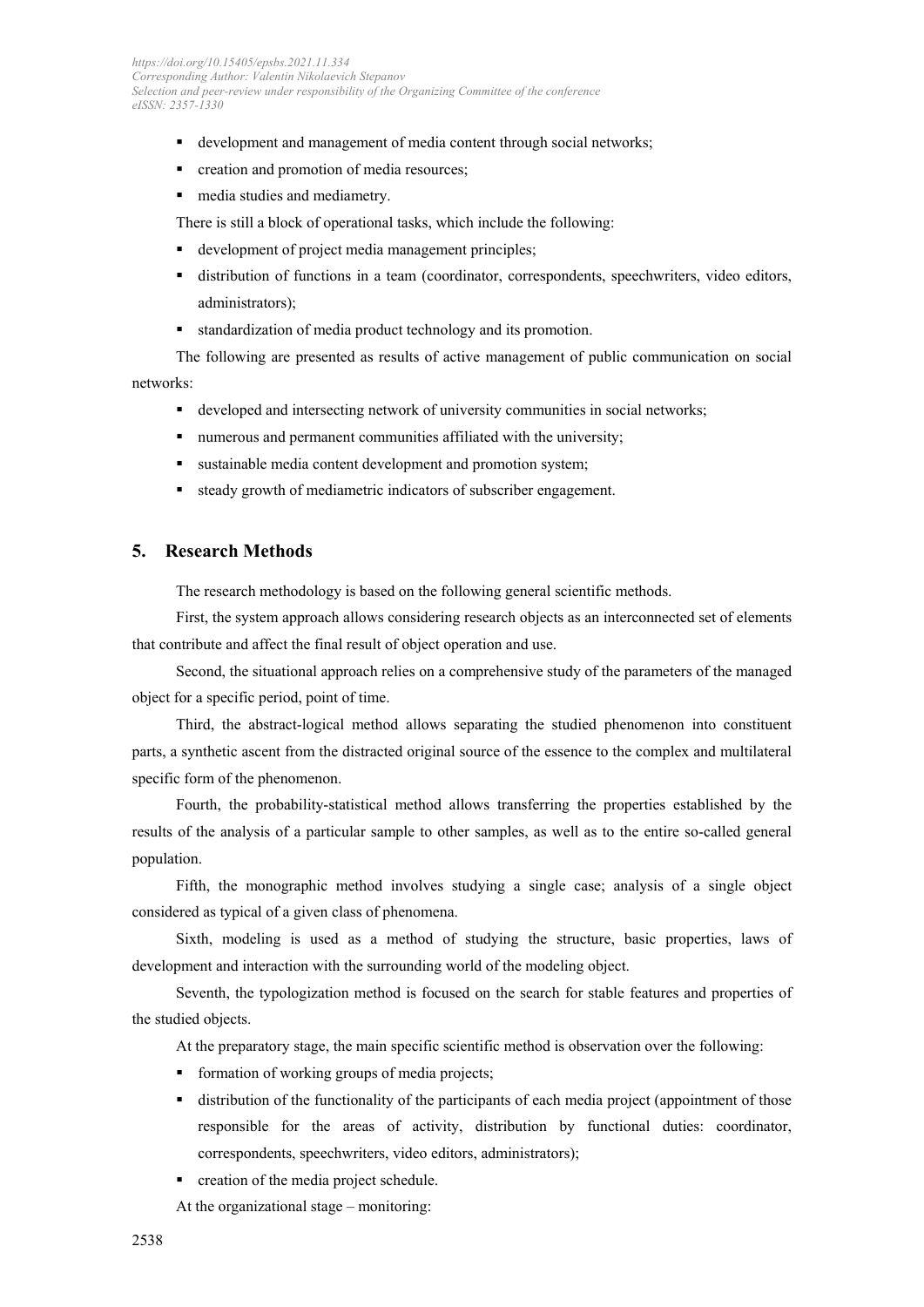- development and promotion of a corporate style (a set of verbal and visual-graphic constants ensuring the unity of perception of the media product);
- creation of communities in social networks;
- coverage of the university public events in accordance with the schedule;
- processing of information materials;
- placement of media content in communities;
- promotion of media content in affiliated communities;
- systematization of the placement and promotion of media content in communities.

At the final (evaluative) stage, the following methods are supposed to be used:

- monitoring of the project media presence;
- mediametry and description of the project media picture.

#### **6. Findings**

The International Academy of Business and New Technologies (MABNT) was founded in 1992 and is the first non-profit educational organization in the Yaroslavl region (Ivanov & Stepanov, 2017). The new digital reality poses urgent managerial tasks for the university.

The media sphere of the MABNT Academy includes developed information and educational system, including a site and accounts on social networks, in addition, accounts of structures affiliated with the university. This allows considering the university as an independent subject of media communication and an active participant in the digital media space.

The system of mass communication channels (MCC) of the university sets the current task of managing its media space in general and media communication in particular. The relationship between the organizational structure of the university and the structure of its media sphere refers to independent objects of study. The management of media communication of the MABNT Academy is dispersed in different structural divisions and is distributed.

The issues of distributed management of media communication of the university are regularly considered at the rectorate'a meetings headed by the rector and are discussed at the meetings of the board of trustees under the leadership of the president of the academy.

The information support of the university site and accounts in social networks refers to the responsibility of the marketing department of the university, which manages the title communities of the university, for example: academy website [\(https://mubint.ru/\)](https://mubint.ru/), accounts on social networks – Facebook [\(www.facebook.com/academymubint,](https://www.facebook.com/academymubint) 2174 subscribers), VKontakte [\(https://vk.com/academy\\_mubint,](https://vk.com/academy_mubint) 3592 subscribers), Odnoklassniki [\(https://ok.ru/academymubint,](https://ok.ru/academymubint) 227 subscribers), Instagram [\(https://www.instagram.com/academy\\_mubint,](https://www.instagram.com/academy_mubint) 990 subscribers), MABNT Academy. Kostroma (Correspondence training) in VKontakte [\(https://vk.com/kf\\_mubint,](https://vk.com/kf_mubint) 947 subscribers), MABNT Academy. Vologda in VKontakte [\(https://vk.com/mubint.vologda,](https://vk.com/mubint.vologda) 420 subscribers), "I choose the MABNT Academy!" in VKontakte [\(https://vk.com/vibiraymubint,](https://vk.com/vibiraymubint) 31 subscribers), "I choose the MABNT Academy!" in Facebook [\(https://www.facebook.com/moyvibormubint,](https://www.facebook.com/moyvibormubint) 57 subscribers).

Some student's MCC are affiliated with the office of the vice-rector for humanities and academic affairs, for example: accounts of the Union of Students of the MABNT Academy in such social networks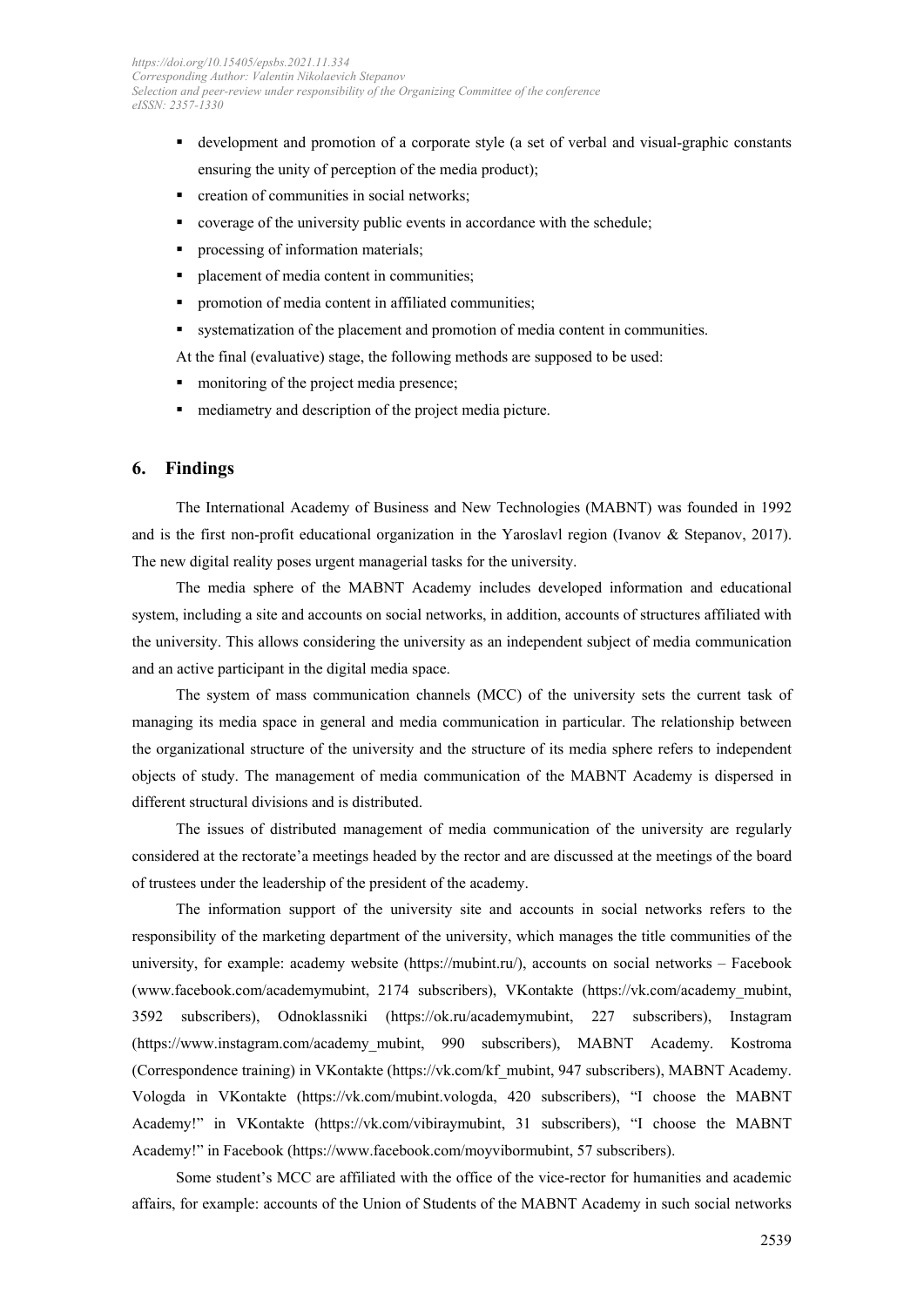as VKontakte [\(https://vk.com/sstmubint,](https://vk.com/sstmubint) 569 subscribers), Instagram [\(www.instagram.com/sst\\_mubint,](http://www.instagram.com/sst_mubint) 410 subscribers), volunteer direction of the MABNT Union of Students in VKontakte [\(https://vk.com/volonter\\_mubint,](https://vk.com/volonter_mubint) 122 subscribers).

The accounts of the Department of Additional Education are structurally connected with the vicerector for academic affairs, for example: Additional Education of the MABNT Academy in Facebook [\(https://www.facebook.com/dpomubint/,](https://www.facebook.com/dpomubint/) 116 subscribers), VKontakte [\(https://vk.com/dpomubint,](https://vk.com/dpomubint) 30 subscribers), Instagram [\(https://www.instagram.com/dpo\\_mubint/,](https://www.instagram.com/dpo_mubint/) 55 subscribers).

A number of communities in various social media are affiliated with the vice-rector for knowledge management and the head of the department of mass communications, for example: the account of the Department of Mass Communications of the MABNT Academy in Facebook [\(https://www.facebook.com/MassCommMUBiNT,](https://www.facebook.com/MassCommMUBiNT) 522 subscribers); accounts of the Cultural and Educational Center named after Ivan Dmitrevsky in VKontakte [\(https://vk.com/kocim.ivandmitrevsky\)](https://vk.com/kocim.ivandmitrevsky), Facebook [\(https://www.facebook.com/koc.im.ivandmitrevsky,](https://www.facebook.com/koc.im.ivandmitrevsky) 23 subscribers), Instagram [\(https://www.instagram.com/koc\\_yar,](https://www.instagram.com/koc_yar) 43 subscribers); accounts of the MABNT Academy media laboratory in VKontakte [\(https://vk.com/mlabm,](https://vk.com/mlabm) 197 subscribers), Facebook [\(https://www.facebook.com/groups/mlabm,](https://www.facebook.com/groups/mlabm) 328 subscribers), Instargam [\(https://www.instagram.com/medialabmubint/,](https://www.instagram.com/medialabmubint/) 59 subscribers); account of the international scientific conference "Russia in the Period of Transformation" in Facebook [\(https://www.facebook.com/groups/1679253618986214/,](https://www.facebook.com/groups/1679253618986214/) 92 participants); account of the student week of the national prize in the development of public relations "Silver Archer" in Facebook [\(https://www.facebook.com/groups/1160297740706408/,](https://www.facebook.com/groups/1160297740706408/) 148 participants).

The Rybinsk College and the Vologda branch of the university independently manage their own accounts on social networks VKontakte [\(https://vk.com/rkmubint,](https://vk.com/rkmubint) 708 subscribers), Instargam [\(https://www.instagram.com/mubint\\_vologda/,](https://www.instagram.com/mubint_vologda/) 59 subscribers).

The problems of media content revolve around topics traditional for the university: education, science, leisure, socially significant projects, culture and health. The aggregate geography of the media sphere covers several countries and subjects of the Russian Federation.

Segmentation of internal and external segments of the public, being the addressee of targeted public communication in social media, allows distinguishing the following groups and describing their expectations from the use of communities.

First, social networks as a communicative simulator make it possible for students:

- to put into practice knowledge, abilities and skills acquired at the university;
- to improve and consolidate primary professional competencies and media project management skills;
- to test the studied algorithms and schemes of media management and technologies of information product creation and promotion.

Second, social networks help teachers and employees of an educational organization in the following ways:

 to strengthen corporate values, loyalty and identity, social capital of the educational organization;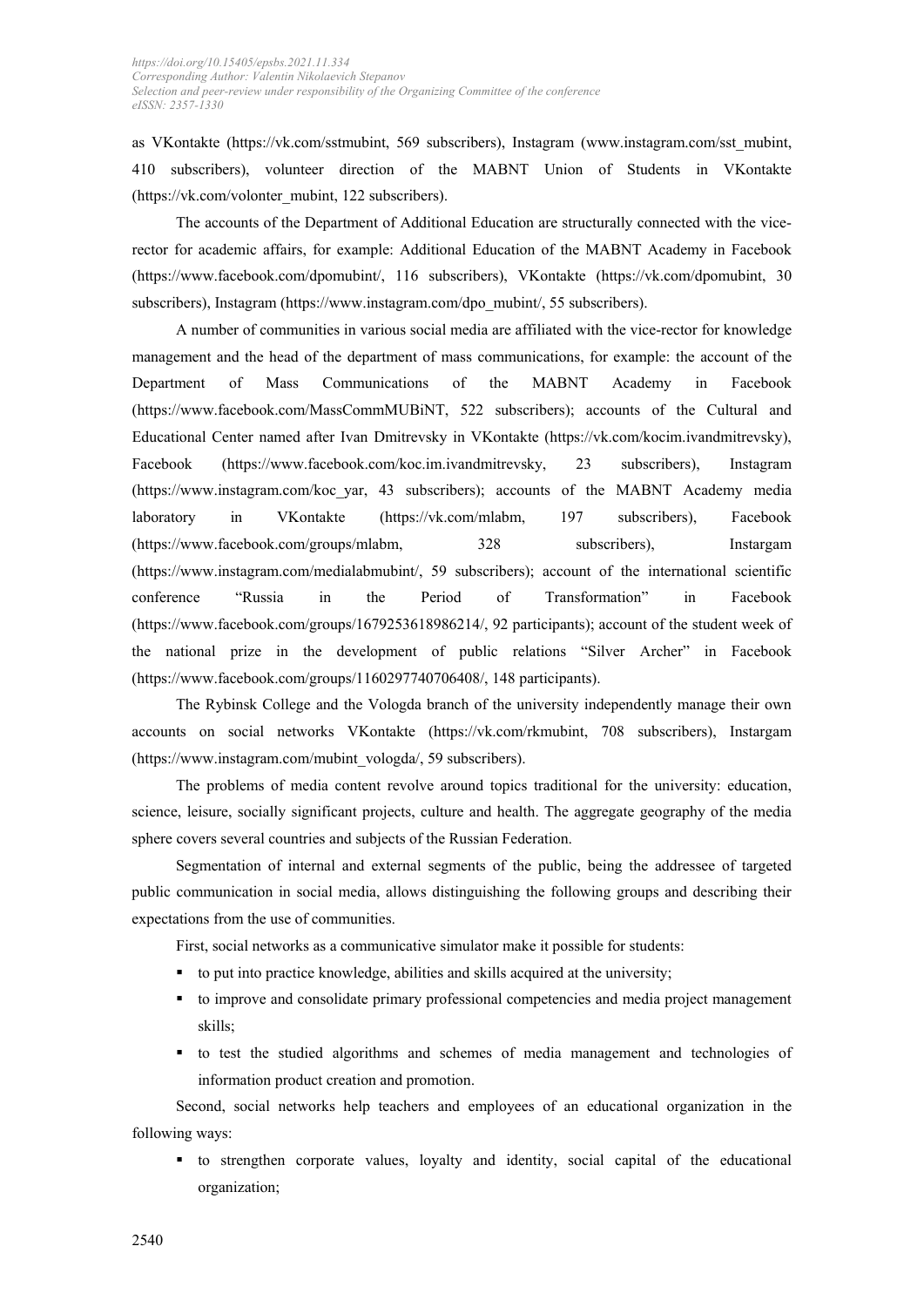- to develop the system of channels of public and mass communication of the educational organization;
- to implement and test the training algorithms and schemes of media management and technologies of information product creation and promotion;
- to systematize and consolidate educational organization communities in social networks.

Third, for traditional media, social networks offer the following:

- new informational reasons from the field of education, examples of social activity of students and teachers;
- monitoring of regional media space, labor market, volume and level of professional competencies of trainees.

Fourth, from the point of view of business and public organizations, social networks ensure the following:

 regularly monitor the regional communication and media space, labor market, volume and level of professional competencies of students in the educational organization.

Fifth, for schoolchildren, social networks serve as the following:

- navigator in the educational environment of the region;
- tool to build the loyalty of school students to university media projects;
- **Example 1** instrument of involvement in the media community of the university in the future admission.
- Sixth, for the authorities, social networks provide:
- monitoring of the system of public and mass communication channels within the regional media space;
- **Partnership with educational organizations in the information environment;**
- strengthening of civil society and formation of civic position of the representatives of the younger generation.

The communication media strategy of the university is based on the principle of organizing, conducting and accompanying public corporate and social events (media projects).

The technological capabilities offered by the information and communication network in general and social networks in particular make it possible to focus on interactive media technologies in order to ensure a dialogue and interactive communication, to form a controlled emotional field, to motivate subscribers to write and publish comments and to disseminate (share) presentations of posts.

#### **7. Conclusion**

To a great extent, the revolutionary development of modern digital technologies turns an educational organization into an independent subject of media communication and a basic subject of public relations.

The developed system of mass communication channels of the university and, more broadly, information and communication technologies in general and social networks in particular pose an urgent task for the university administration to manage social and public communications initiated by the university and its affiliated structures and distributed through mass communication channels.